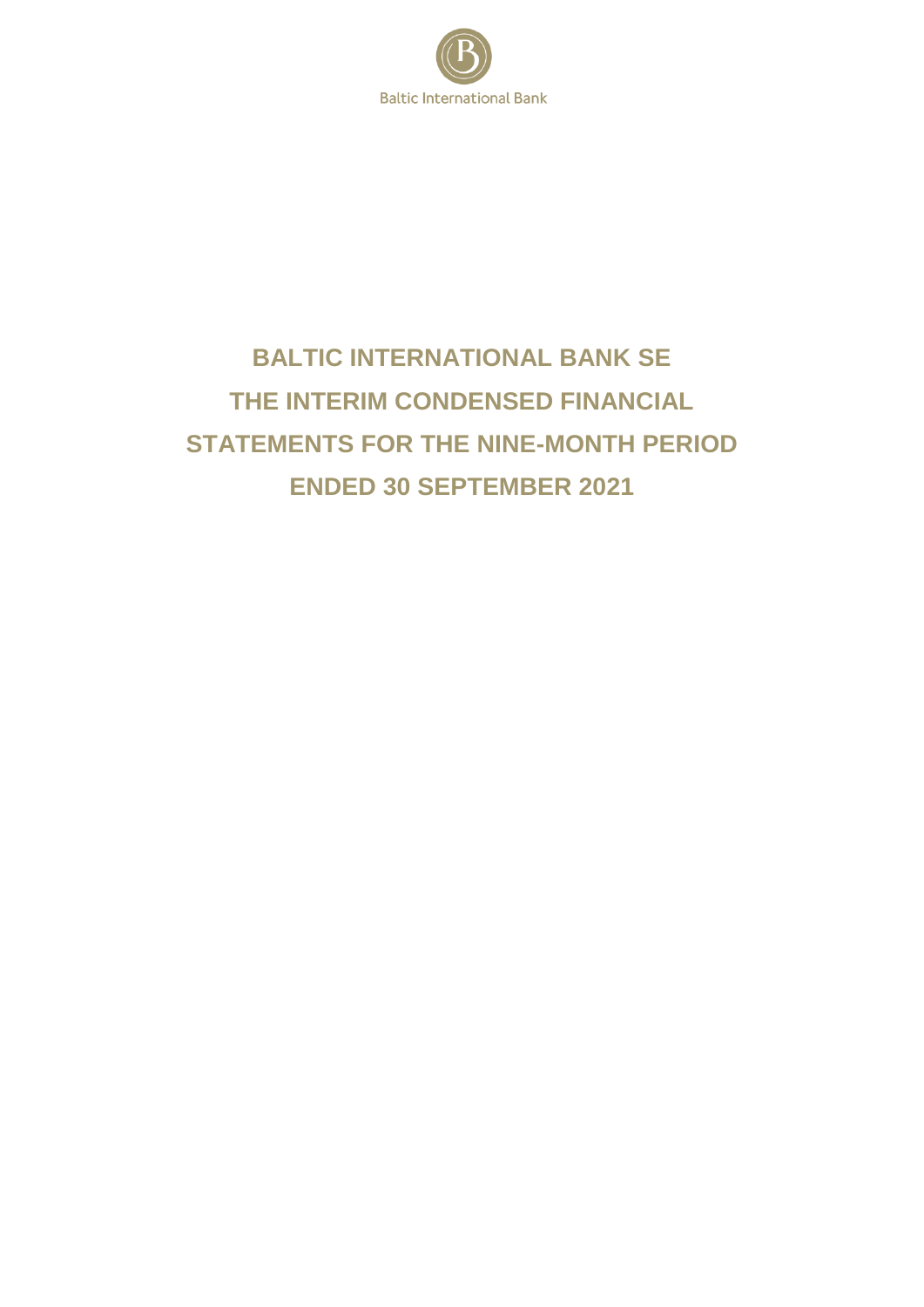

## **Content**

| Report from the Bank's (Group's) Senior Management     | 3  |
|--------------------------------------------------------|----|
| Members of the consolidation group                     | 4  |
| Bank's shareholders                                    | 4  |
| Bank's senior management                               | 5  |
| The organizational structure of the Bank               | 6  |
| Bank's operational strategy and operational objectives | 7  |
| Risk management                                        | 8  |
| The Bank's performance ratios                          | 8  |
| Annex 1. Total of client funds                         | 8  |
| Income statement                                       | 9  |
| Balance sheet statement                                | 10 |
| Overview of own funds and capital ratios               | 11 |
| Liquidity coverage ratio                               | 12 |
| Annex 2. Securities portfolio                          | 13 |
| Annex 3. Debt securities of central governments        | 14 |
|                                                        |    |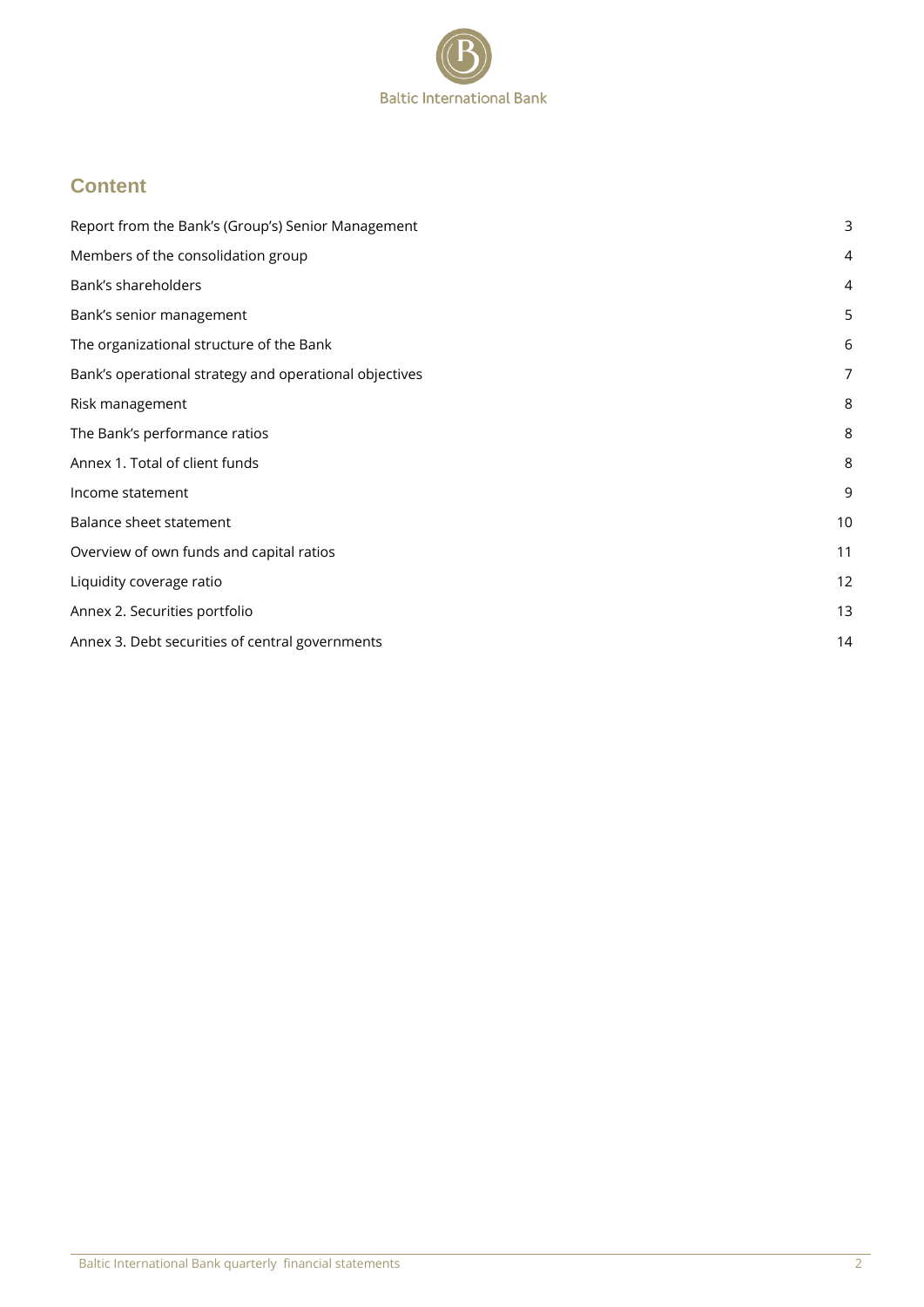

# <span id="page-2-0"></span>**Report from the Bank's (Group's) Senior Management**

<span id="page-2-1"></span>In 2021 in general and in 3Q 2021 in particular, Baltic International Bank SE (the Bank) operated in the context of its strategy. The strategy envisages reorientation of the Bank's business segments and redirection of its services towards Latvia- and Baltic States-based clients as well as optimisation of the structure of the Bank' s financial positions (items). Through the strategy, the number of Latvia- and Baltic States-based clients at the Bank surged by 19% (19%) in 2021 compared to 31 December 2020, and the percentage of non-performing loans (NPL) dropped by 7%.

Baltic International Bank SE (the Group-related financials are enclosed within the parentheses) posted the following financial results as of 30 September 2021:

- Assets: EUR 205.94 million (EUR 207.33 million);

-Deposits: EUR 174.40 million (EUR 174 million);

-Loan portfolio: EUR 36.43 million (EUR 35.68 million).

The Bank's highly liquid assets (assets carrying investment-grade credit rating and balances due from the Bank of Latvia) made up EUR 85 million (EUR 85 million) or 41% (41%) of the total assets. Investments in government bonds made up EUR 11.65 million (EUR 11.65 million) or 6% (6%) of the total assets.

The Bank maintains a well-diversified structure of liquid assets represented by bonds (12%), due from credit institutions (5%), balances due from the Bank of Latvia (76%), cash (5%), and equities (2%).

The volume of customer funds totalled EUR 326 million (EUR 326 million) (Note 1) as of 30 September 2021. The amount of assets under management totalled EUR 63 million (EUR 62 million). The value of financial instruments in brokerage service totalled EUR 89 million (EUR 89 million).

The liquidity coverage ratio (LCR) stood at the level of 139%. The net stable funding ratio (NSFR), characterizing the availability of a stable funding profile in relation to the composition of assets and off-balance sheet activities, reached 113%.

As of 30 September 2021, the Bank's Tier 1 capital ratio (R) after regulatory own-funds adjustments dipped to a temporary low of 4.81% (3.57%) after regulatory own-funds adjustments, and the total capital ratio (TCR) fell to 6.69% (5.48%). To stabilise the Bank's position and continue implementing its long-term strategy, the Bank's shareholders announced the new-share issue EUR 12 million worth on 8 October 2021. On 24 November 2021, the Bank completed the share issue successfully. As a result, the Bank's paid-up share capital increased by EUR 12 million. The share-issue deal involved investors from Switzerland and the United Arab Emirates. The share-capital increase will enable the Bank to meet all its regulatory capital requirements. The Financial and Capital Market Commission's permission is required to include the funds resulting from the share issue into the own funds calculation.

The Bank succeeded to attract investors oriented towards further strengthening of the Bank's capital and Bank's development in line with its strategy. To ensure the Bank's sustainable development, the Bank's shareholders announced an additional share issue EUR 8 million worth at their meeting held on 25 November 2021.

While continuing to improve the Bank's services technologically, the Bank successfully completed its strategic IT project. The Bank joined the Bank of Latvia's Instant payment service and was included on the list of the EU banks having joined the SEPA Instant Credit Transfer (SCT Inst), a scheme for pan-European instant payments.

Sigma Ratings Inc., a New York-based rating agency, reaffirmed the Bank's BBB+ rating with neutral outlook in 3Q 2021. The agency characterised the Bank as a high-performing bank adhering to international best practice. This evidences that the Bank's internal control system (ICS) designed to thwart money laundering, terrorist financing and WMD proliferation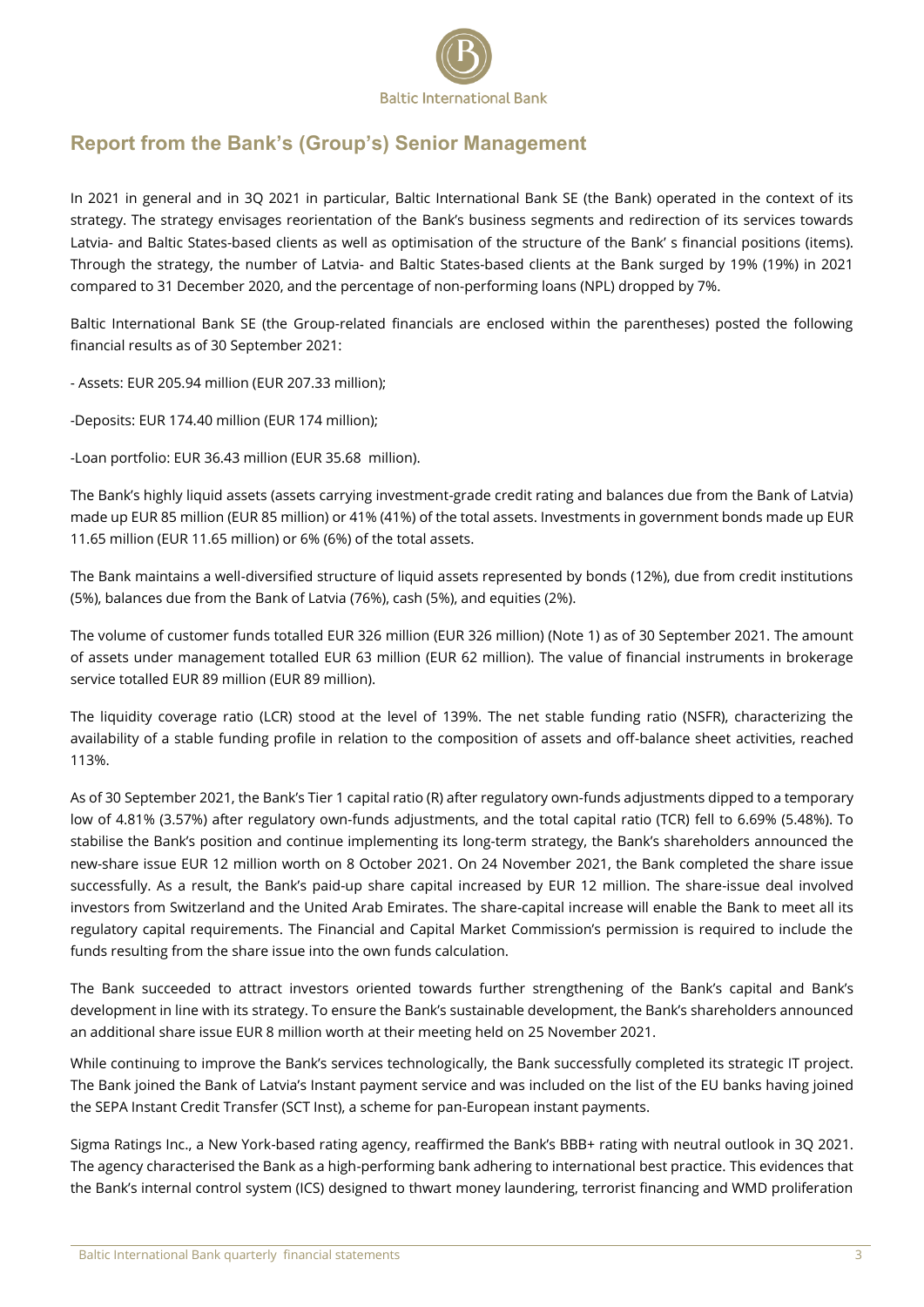

financing is compliant with the statutory requirements and that the Bank is committed to continuous improvement of its ICS.

During the reporting period, the Bank continued to implement the renovation and reconstruction project in Kalēju Kvartāls (Kaleju Quarter) as well as to participate in the social initiative "Library" aimed at promoting Latvian literature and reading.

### **Members of the consolidation group**

<span id="page-3-0"></span>

| N <sub>2</sub> | Company name and registration number                               | Code of registration state<br>and address                                   | Institution<br>type $1^1$ | Ownership<br>interest (%) | Percentage of<br>voting rights (%) | Rationale behind the<br>inclusion within the<br>group <sup>2</sup> |
|----------------|--------------------------------------------------------------------|-----------------------------------------------------------------------------|---------------------------|---------------------------|------------------------------------|--------------------------------------------------------------------|
|                | Baltic International Bank SE, 40003127883 LV, Kalēju iela 43, Rīga |                                                                             | <b>BNK</b>                | 100                       | 100                                | PC                                                                 |
| $\overline{2}$ | SIA "CLAIM MANAGEMENT",<br>40103681310                             | LV, Kalēju iela 47-1, Rīga                                                  | OFI                       | 100                       | 100                                | <b>PCS</b>                                                         |
| 3              | AS "BIB Alternative Investment<br>Management", 40203036638         | LV, Kalēju iela 43-4, Rīga                                                  | OFI                       | 100                       | 100                                | <b>PCS</b>                                                         |
| 4              | SIA "BIB real Estate", 40003868021                                 | LV, Kalēju iela 41, Rīga                                                    | OFI                       | 100                       | 100                                | <b>PCS</b>                                                         |
| 5              | CREMENTUM CAPITAL SICAV P.L.C.,<br><b>SV502</b>                    | MT, 16/1 SANDRA FLATS,<br><b>WINDSOR TERRACE, SLIEMA</b><br><b>SLM 1858</b> | OFI                       | 100                       | 100                                | <b>PCS</b>                                                         |
| 6              | SIA Augšvoleri, 40103314868                                        | LV, Beķergrāvja iela 5, Rīga                                                | <b>SE</b>                 | 95                        | 95                                 | <b>SCS</b>                                                         |
| 7              | AS Krēmeri, 40003044223                                            | LV, Bekergrāvja iela 5, Rīga                                                | <b>SE</b>                 | 95                        | 95                                 | <b>SCS</b>                                                         |
| 8              | SIA Komunikācijas un Projekti,<br>40003425103                      | LV, leriku iela 15, Rīga                                                    | <b>SE</b>                 | 100                       | 100                                | <b>PCS</b>                                                         |

<sup>1</sup> BNK - Bank, OFI - Other Financial Institution, SE - Supporting Enterprise

<sup>2</sup> PC - Parent Company, PCS - Parent Compaby Subsidiary company, SCS - Subsidiary Company Subsidiary company

# **Bank's shareholders**

<span id="page-3-1"></span>The Bank's registered, subscribed and paid-in share capital totals EUR 36,399,229.20. The total share capital is represented by 5 126 652 shares. All of the shares are dematerialised registered shares carrying identical voting rights. Each share has a par value of EUR 7.10.

Of the Bank's 93 shareholders, 27 are legal entities and 66 are individuals.

Listed below are the shareholders who control more than 10 percent of the paid-in share capital:

- Valeri Belokon: 62.08219%;
- Vilori Belokon: 32.99990%.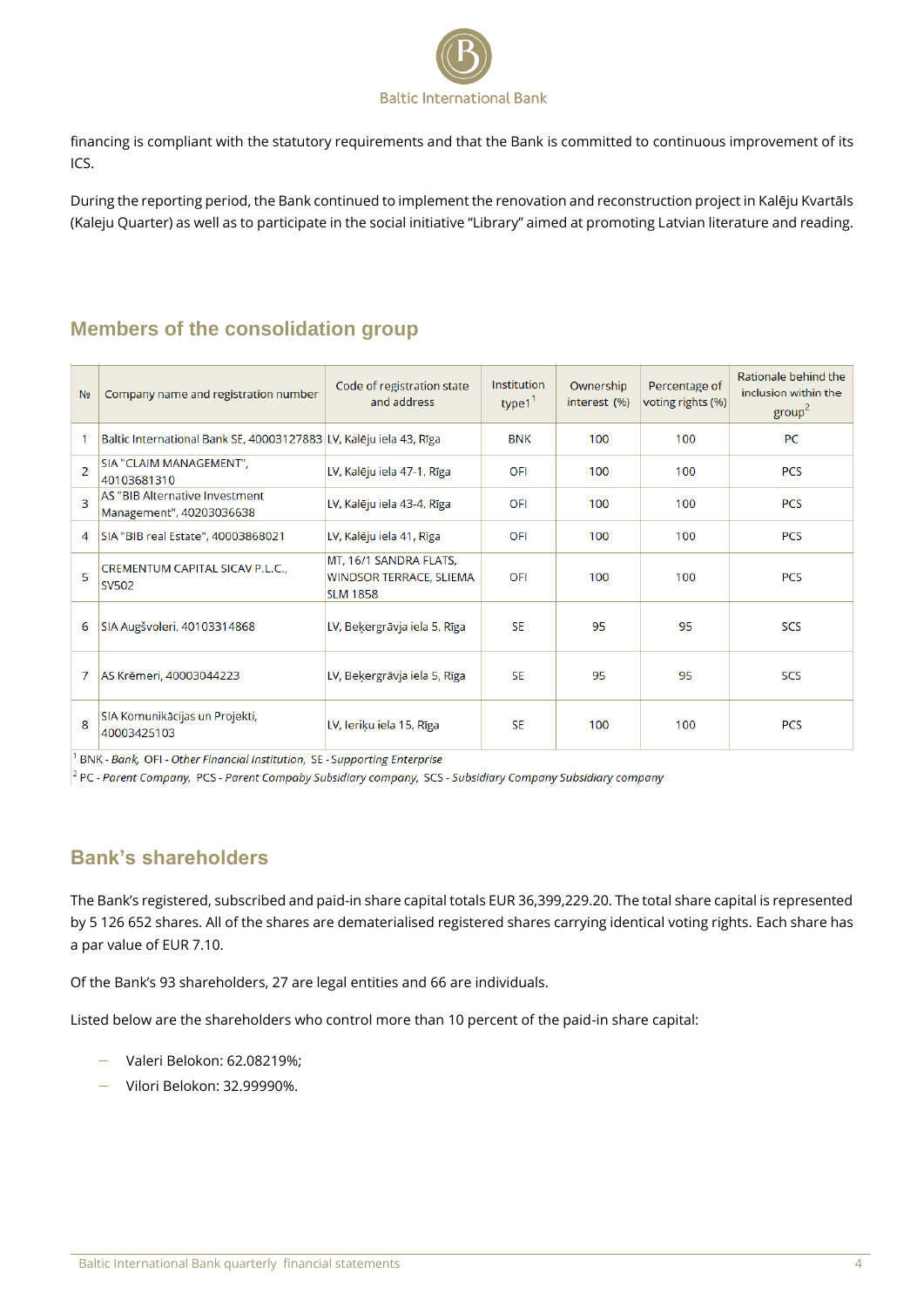

# **Bank's senior management**

### **Supervisory Board (30.09.2021.)**

| Full name                 | <b>Position</b>                             |
|---------------------------|---------------------------------------------|
| Valeri Belokon            | Chairperson of the Supervisory Board        |
| Ilona Gulchak             | Deputy Chairperson of the Supervisory Board |
| Hans-Friedrich Von Ploetz | Member of the Supervisory Board             |
| Joseph Cofer Black        | Member of the Supervisory Board             |

### **Management Board (30.09.2021.)**

| Full name              | <b>Position</b>                     |
|------------------------|-------------------------------------|
| <b>Viktors Bolbats</b> | Chairperson of the Management Board |
| Bogdan Andrushchenko   | Member of the Management Board      |
| Anda Saukane           | Member of the Management Board      |
| Edgars Volskis         | Member of the Management Board      |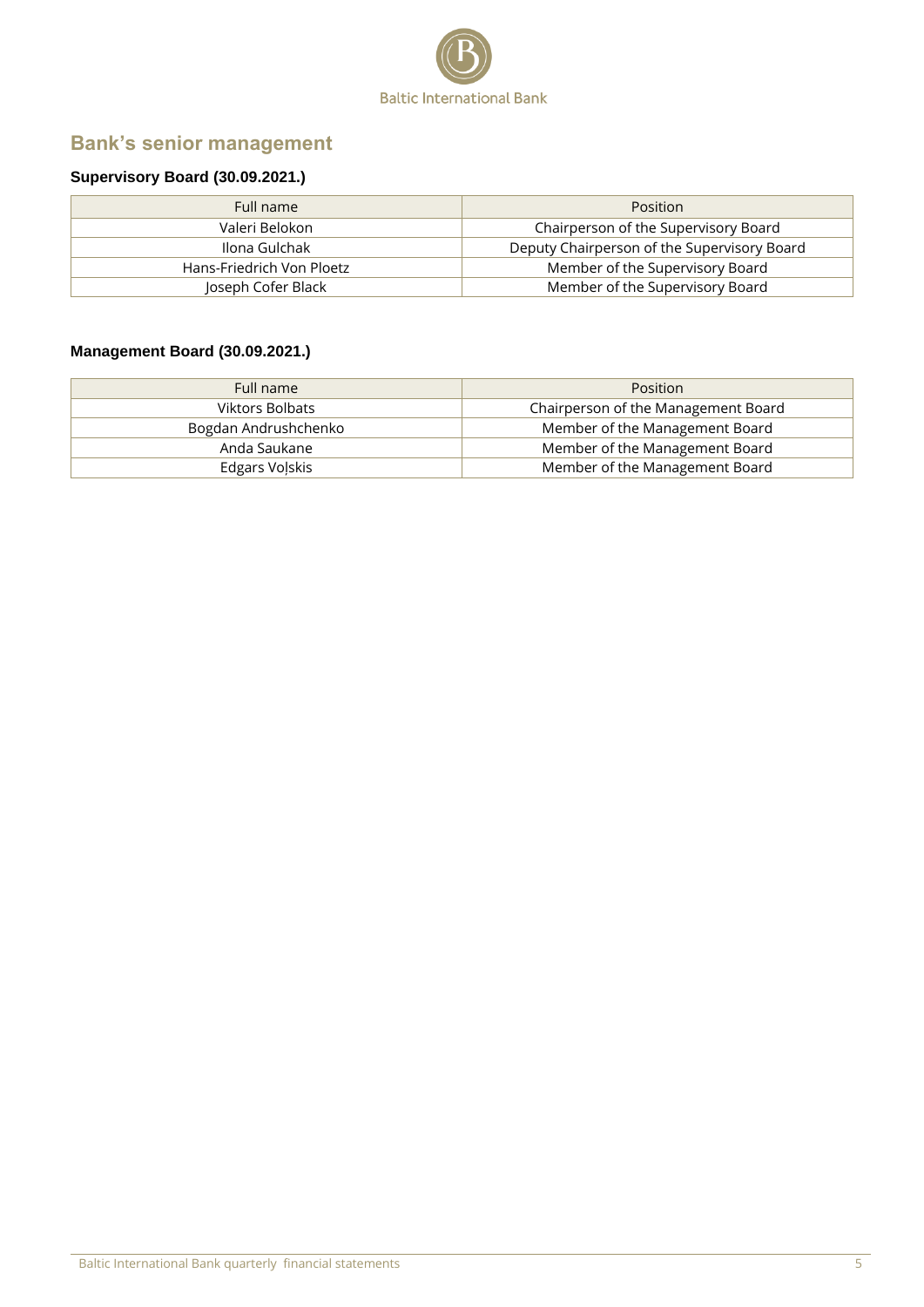

### **The organizational structure of the Bank**

<span id="page-5-0"></span>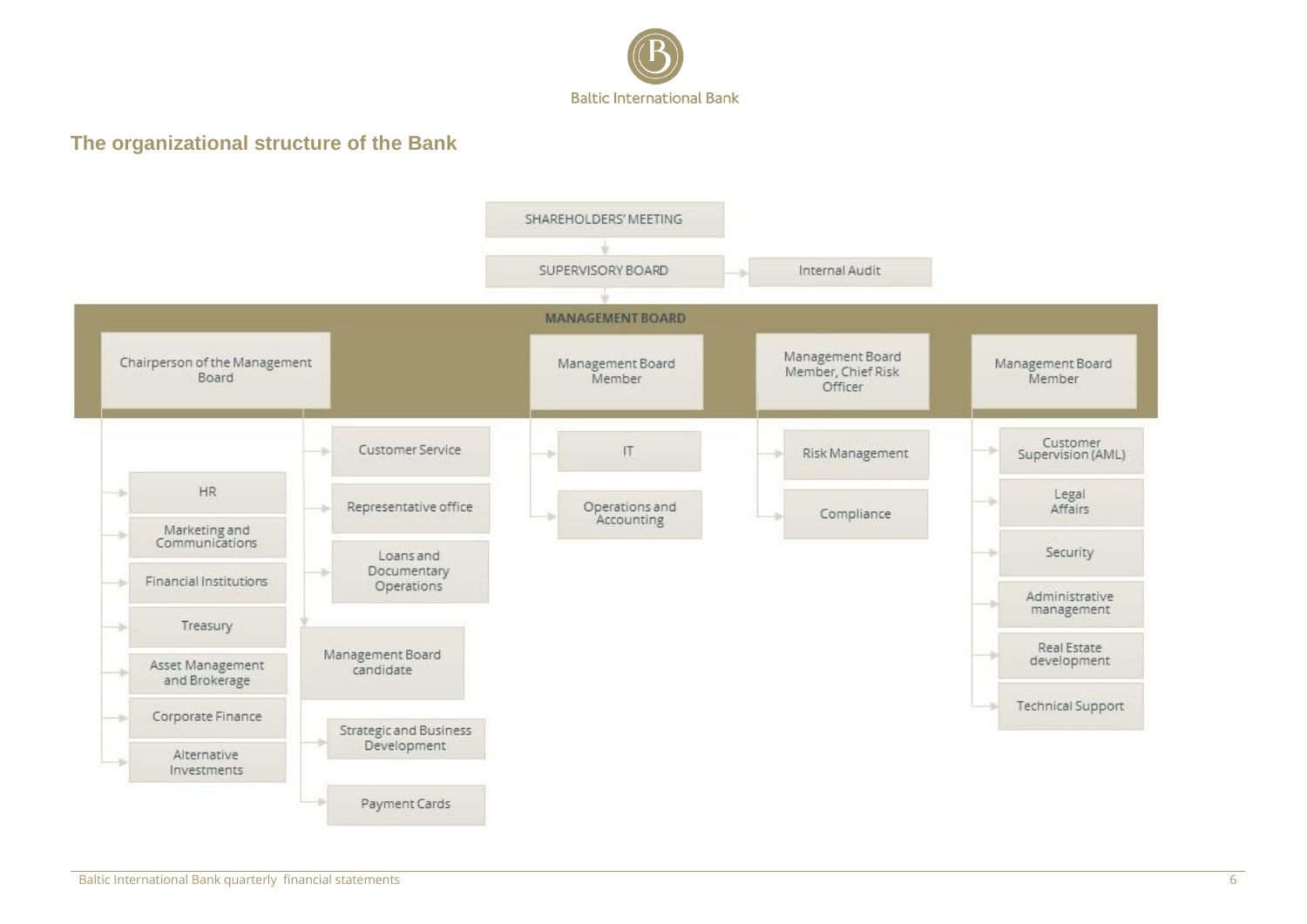

# <span id="page-6-0"></span>**Bank's operational strategy and operational objectives**

Bank's strategy is to provide bespoke services to HNWIs and corporate clients, managing clients' wealth responsibly, and offering excellent top-level personalised service. The banking sector both in Latvia and around the world changing rapidly. To ensure sustainable operations and development in the ever-changing market circumstances, the Bank is focusing on implementation of its *Strategy 2030*.

#### *Strategy based on ESG concept*

One of the major *goals* of the *Bank's Strategy 2030* is to become a bank which, together with its clients, through generations, invests in environmentally-friendly and sustainable projects and companies which are dedicated to similar environmental values and which exert a positive long-term impact on the future.

The Bank's operational strategy is based on ESG concept. ESG refers to considering the environmental, social and governance issues. The ESG concept focuses on environmental protection, social responsibility and principles of good governance.

#### *Clients*

The Bank's *clients* are individuals for whom socially responsible investment is an integral and essential part of capital allocation decision-making. By seizing Bank-offered opportunities, our clients not only realise their intention to earn money from investing but also positively shape the world around and acquire new experience and knowledge.

The Bank's objective is to maintain geographically diversified client base, to focus more intensely on clients from Europe and Asia and to pinpoint new market segments. We help our clients safeguard and grow their wealth, pass the wealth on to future generations, and create harmonious future environment.

#### *Team*

The Bank employ highly professional and competent team of experts to provide personalised services to the clients and ensure safety, security, accessibility and growth of their money. We purposefully enhance our knowledge and expertise and strengthen our competences in environmentally friendly and sustainable investment. Bank's corporate values include knowledge & expertise, confidence, and succession.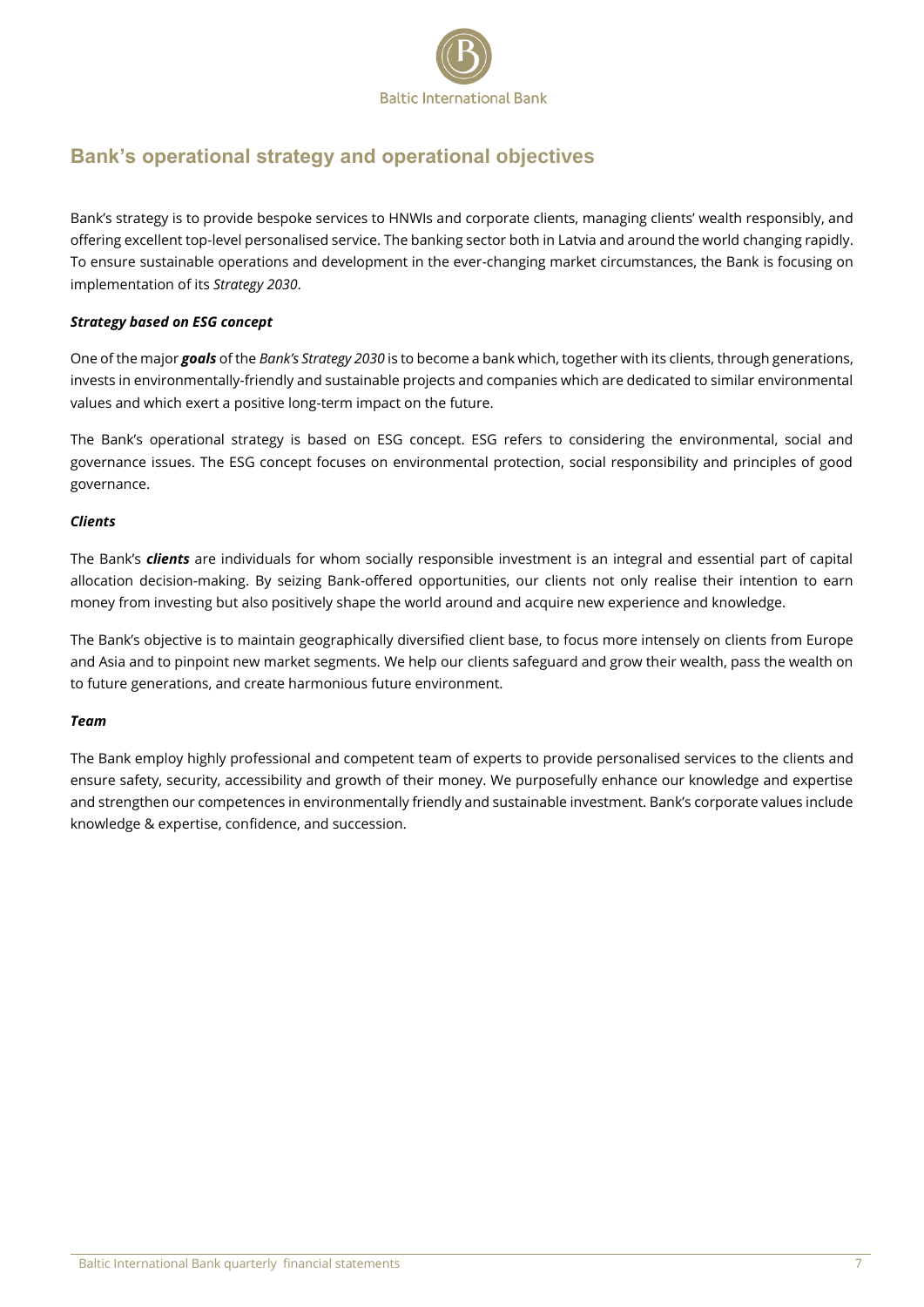

### <span id="page-7-0"></span>**Risk management**

The information about risk management is available in 2020 Annual Report from page 35 till page 43 on Baltic International Bank SE web page [www.bib.eu/en/financial-performance.](http://www.bib.eu/en/financial-performance) Since 31 December 2020 there are no any material changes in risk management.

# <span id="page-7-1"></span>**The Bank's performance ratios**

|                                         |             | 30.09.2021  | 30.09.2020 |         |
|-----------------------------------------|-------------|-------------|------------|---------|
| Item                                    | (unaudited) | (unaudited) |            |         |
|                                         | Group       | Bank        | Group      | Bank    |
| Return on Equity (ROE) (%)              | $-9.88$     | $-11.42$    | $-7.81$    | $-6.98$ |
| Return on Assets (ROA) (%)              | $-0.97$     | $-1.19$     | $-0.84$    | $-0.73$ |
| Total capital ratio (%)                 | 5.48        | 6.69        | 15.99      | 16.39   |
| Liquidity coverage ratio (%)            |             | 139         |            | 149     |
| Operational income* (in thousands euro) | 10374       | 9754        | 9 2 8 0    | 9 2 8 4 |
|                                         |             |             |            |         |

\*Operational income = net interest income + net fee and commission income + other income

# <span id="page-7-2"></span>**Annex 1. Total of client funds**

|                                            | Group          | Bank           |
|--------------------------------------------|----------------|----------------|
|                                            | <b>EUR'000</b> | <b>EUR'000</b> |
| <b>Deposits</b>                            | 168401         | 168 552        |
| Subordinated liabilities                   | 5850           | 5850           |
| Debt securities in issue                   | 0              | 0              |
| Financial instruments in brokerage service | 89 30 8        | 89 30 8        |
| The assets under management                | 62 402         | 62702          |
| <b>TOTAL of customer funds</b>             | 325 961        | 326 412        |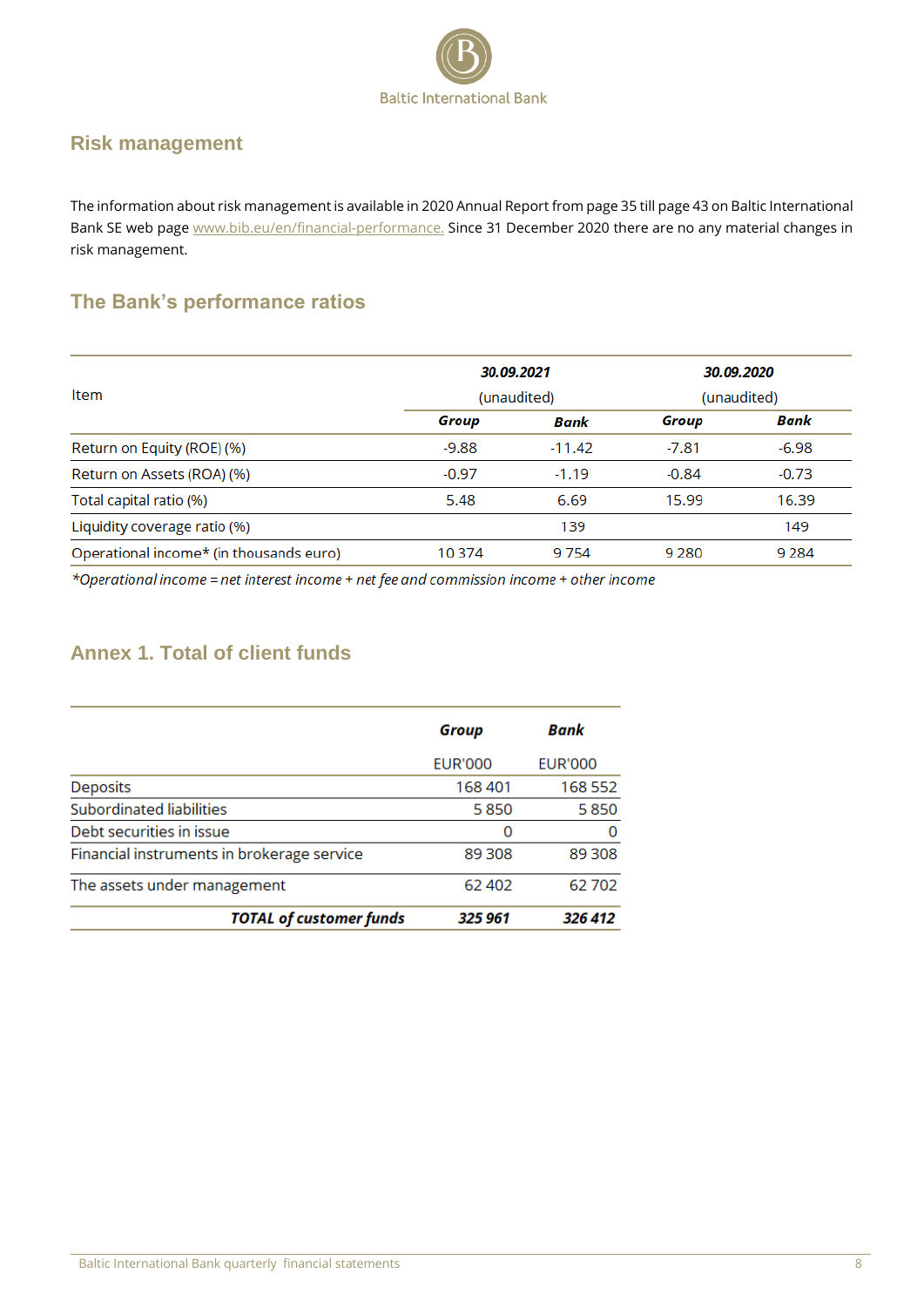

### <span id="page-8-0"></span>**Income statement**

<span id="page-8-1"></span>

|                                                                                    | 01.01.2021 - 30.09.2021 |                | 01.01.2020 - 30.09.2020 |                |
|------------------------------------------------------------------------------------|-------------------------|----------------|-------------------------|----------------|
|                                                                                    | (unaudited)             |                | (unaudited)             |                |
| Item                                                                               | <b>Group</b>            | Bank           | Group                   | Bank           |
|                                                                                    | <b>EUR'000</b>          | <b>EUR'000</b> | <b>EUR'000</b>          | <b>EUR'000</b> |
| Interest income                                                                    | 1724                    | 1710           | 1652                    | 1656           |
| Interest expense                                                                   | $-992$                  | $-977$         | $-886$                  | $-886$         |
| Dividend income                                                                    | $\overline{2}$          | $\overline{2}$ | $\mathbf 0$             | $\Omega$       |
| Fee and commission income                                                          | 8506                    | 8509           | 6679                    | 6679           |
| Fee and commission expense                                                         | $-1303$                 | $-1303$        | $-902$                  | $-902$         |
| Gains or (-) losses on financial assets & liabilities not measured at fair         | $-1$                    | $-1$           |                         |                |
| value through profit or loss, net (+/-)                                            |                         |                | 424                     | 424            |
| Gains or (-) losses on financial assets and liabilities designated at fair         | 2030                    | 2030           | $-1387$                 | $-1387$        |
| value through profit or loss, net (+/-)                                            |                         |                |                         |                |
| Gains or (-) losses from hedge accounting, net (+/-)                               | 0                       | 0              | $\mathbf 0$             | $\Omega$       |
| Exchange differences [gain or (-) loss], net (+/-)                                 | $-672$                  | $-672$         | 2981                    | 2981           |
| Gains or (-) losses on derecognition of non financial assets other than            | $\mathbf 0$             | $\Omega$       | $\mathbf 0$             | $\mathbf 0$    |
| held for sale, net (+/-)                                                           |                         |                |                         |                |
| Other operating income                                                             | 1080                    | 456            | 719                     | 719            |
| Other operating Expenses (-)                                                       | $-493$                  | $-385$         | $-50$                   | $-36$          |
| Administrative Expenses (-)                                                        | $-10672$                | $-10097$       | $-9368$                 | $-9321$        |
| Depreciation (-)                                                                   | $-1284$                 | $-1241$        | $-1073$                 | $-1073$        |
| Profit / Loss recognized as a result of changes in contractual cash flows          | 0                       | $\mathbf 0$    | 0                       | 0              |
| of a financial asset (+/-)                                                         |                         |                |                         |                |
| Provisions or (-) reversal of provisions (-/+)                                     | 0                       | 0              | $\mathbf 0$             | 0              |
| Impairment or (-) reversal of impairment on financial assets not                   | 21                      | 80             | $-99$                   | $-7$           |
| measured at fair value through profit or loss (-/+)                                |                         |                |                         |                |
| Negative goodwill recognised in profit or loss                                     | $\mathbf 0$             | 0              | $\mathbf 0$             | 0              |
| Share of the profit or (-) loss of investments insubsidaries, joint ventures       | 546                     | 0              | 0                       | 0              |
| and associates accounted for using the equity method (+/-)                         |                         |                |                         |                |
| Profit or (-) loss from non-current assets and disposal groups classified as       | $-110$                  | $-110$         | $-13$                   | $-13$          |
| held for sale not qualifying as discontinued operations (+/-)                      |                         |                |                         |                |
| Profit or (-) loss before tax from continuing operations (+/-)                     | $-1618$                 | $-1999$        | $-1323$                 | $-1166$        |
| Tax Expenses or (-) income related to profit or loss from continuing<br>operations | $-23$                   | $-23$          | $-13$                   | $-13$          |
| Profit / Loss for the reporting period (+/-)                                       | $-1641$                 | $-2022$        | $-1336$                 | $-1179$        |
| TOTAL comprehensive loss for the reporting period (+/-)                            | 2                       | $-378$         | 466                     | 622            |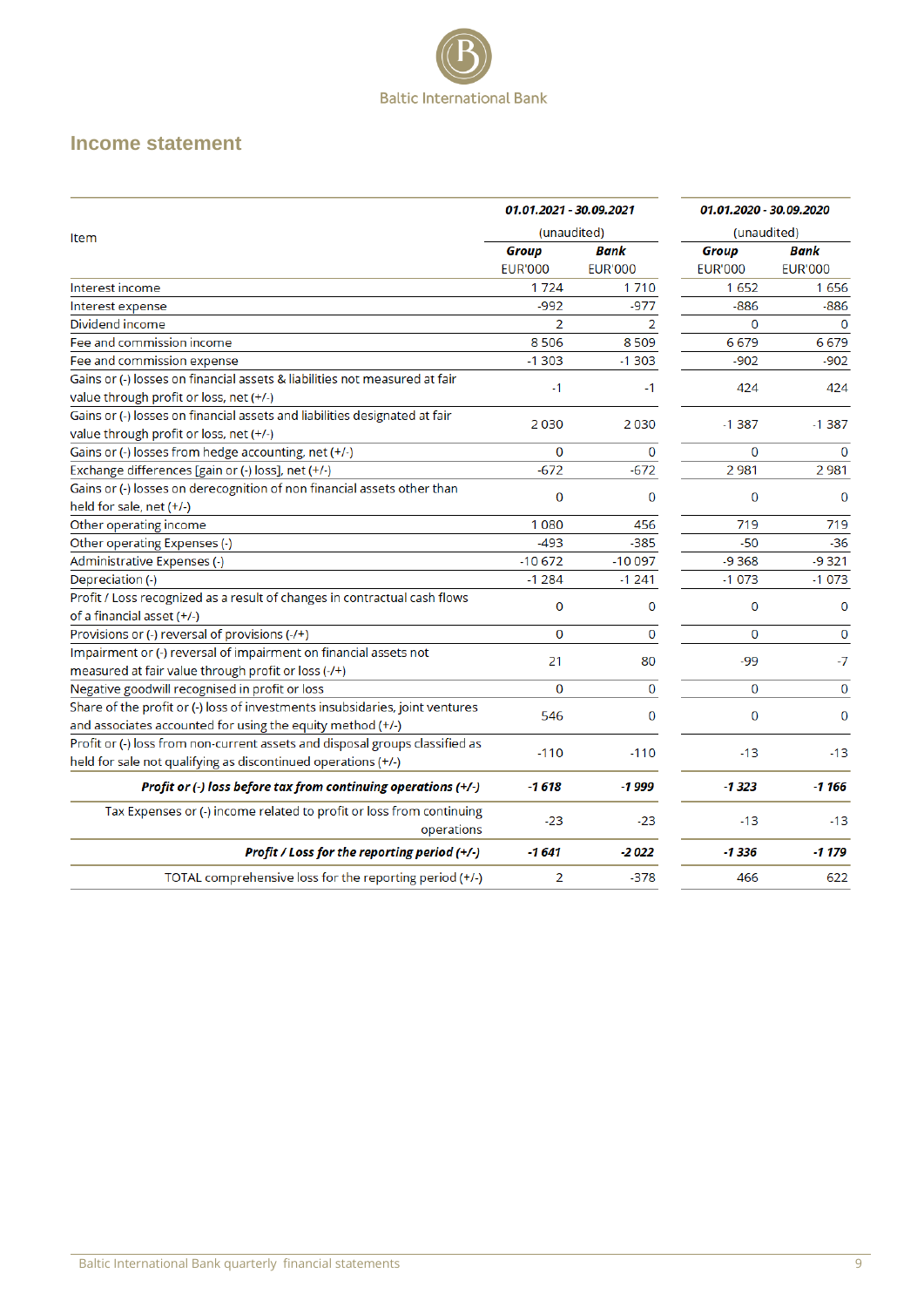

### **Balance sheet statement**

|                                                                       | 30.09.2021     |                | 31.12.2020     |                |
|-----------------------------------------------------------------------|----------------|----------------|----------------|----------------|
| Item                                                                  | (unaudited)    |                | (audited)      |                |
|                                                                       | Group          | Bank           | Group          | Bank           |
|                                                                       | <b>EUR'000</b> | <b>EUR'000</b> | <b>EUR'000</b> | <b>EUR'000</b> |
| Cash and due from central banks repayable on demand                   | 75478          | 75478          | 89 974         | 89 974         |
| Due from credit institutions repayable on demand                      | 4648           | 4646           | 3999           | 3996           |
| Financial assets at fair value through profit or loss                 | 7448           | 7448           | 9686           | 9686           |
| Loans                                                                 | 0              | 0              | 0              | 0              |
| other financial assets                                                | 7448           | 7 448          | 9686           | 9686           |
| Financial assets at fair value through other comprehensive<br>income  | 3980           | 3980           | 2660           | 2660           |
| Financial assets at amortised cost                                    | 45 1 18        | 45 871         | 53 289         | 54794          |
| Due from credit institutions                                          | 17             | 17             | 766            | 766            |
| <b>Debt securities</b>                                                | 9424           | 9 424          | 17552          | 17552          |
| Loans                                                                 | 35 677         | 36 430         | 34 971         | 36 476         |
| Derivatives - Hedge accounting                                        | 0              | 0              | 0              | 0              |
| Fair value changes of the hedged items in portfolio hedge of          |                |                |                |                |
| interest rate risk                                                    | 0              | 0              | 0              | 0              |
| Investments in subsidiaries, joint ventures and associates            | 0              | 4121           | 0              | 4 1 2 1        |
| Tangible assets                                                       | 39 108         | 35 1 65        | 36875          | 33 243         |
| Intangible assets                                                     | 3978           | 3978           | 4083           | 4083           |
| <b>Tax assets</b>                                                     | 0              | 0              | 0              | 0              |
| Other assets                                                          | 22 980         | 20 6 64        | 15424          | 11963          |
| Non-current assets and disposal groups classified as held for sale    | 4587           | 4587           | 2674           | 2 3 2 6        |
| <b>Total assets</b>                                                   | 207 325        | 205 938        | 218 664        | 216846         |
| Liabilities to central banks                                          | 0              | 0              | 0              | 0              |
| Due to credit institutions repayable on demand                        | 1 1 5 3        | 853            | 4614           | 4614           |
| Financial liabilities designated at fair value through profit or loss | 0              | 0              | 224            | 224            |
| Financial liabilities measured at amortised cost                      | 174 251        | 174 402        | 182 170        | 182 313        |
| <b>Deposits</b>                                                       | 168 401        | 168 552        | 176 694        | 176 837        |
| <b>Subordinated liabilities</b>                                       | 5 8 5 0        | 5 8 5 0        | 5476           | 5476           |
| Debt securities in issue                                              | 0              | 0              | 0              | 0              |
| Derivatives - Hedge accounting                                        | 0              | 0              | 0              | 0              |
| Fair value changes of the hedged items in portfolio hedge of          |                |                |                |                |
| interest rate risk                                                    | 0              | 0              | 0              | 0              |
| Provisions                                                            | 102            | 102            | 60             | 62             |
| <b>Tax liabilities</b>                                                | 0              | 0              | 14             | 14             |
| <b>Other liabilities</b>                                              | 8115           | 5 2 1 8        | 8911           | 4877           |
| Liabilities included in disposal groups classified as held for sale   | 0              | 0              | 0              | 0              |
| <b>Total liabilities</b>                                              | 183 621        | 180 575        | 195 993        | 192 104        |
| <b>Shareholders' equity</b>                                           | 23 704         | 25 363         | 22 671         | 24 742         |
| <b>Total liabilities and shareholders' equity</b>                     | 207 325        | 205 938        | 218 664        | 216 846        |
| <b>Memorandum items</b>                                               |                |                |                |                |
| <b>Contingent liabilities</b>                                         | 1943           | 1943           | 1 400          | 1400           |
| Commitments to customers                                              | 2 4 2 0        | 2420           | 5575           | 5604           |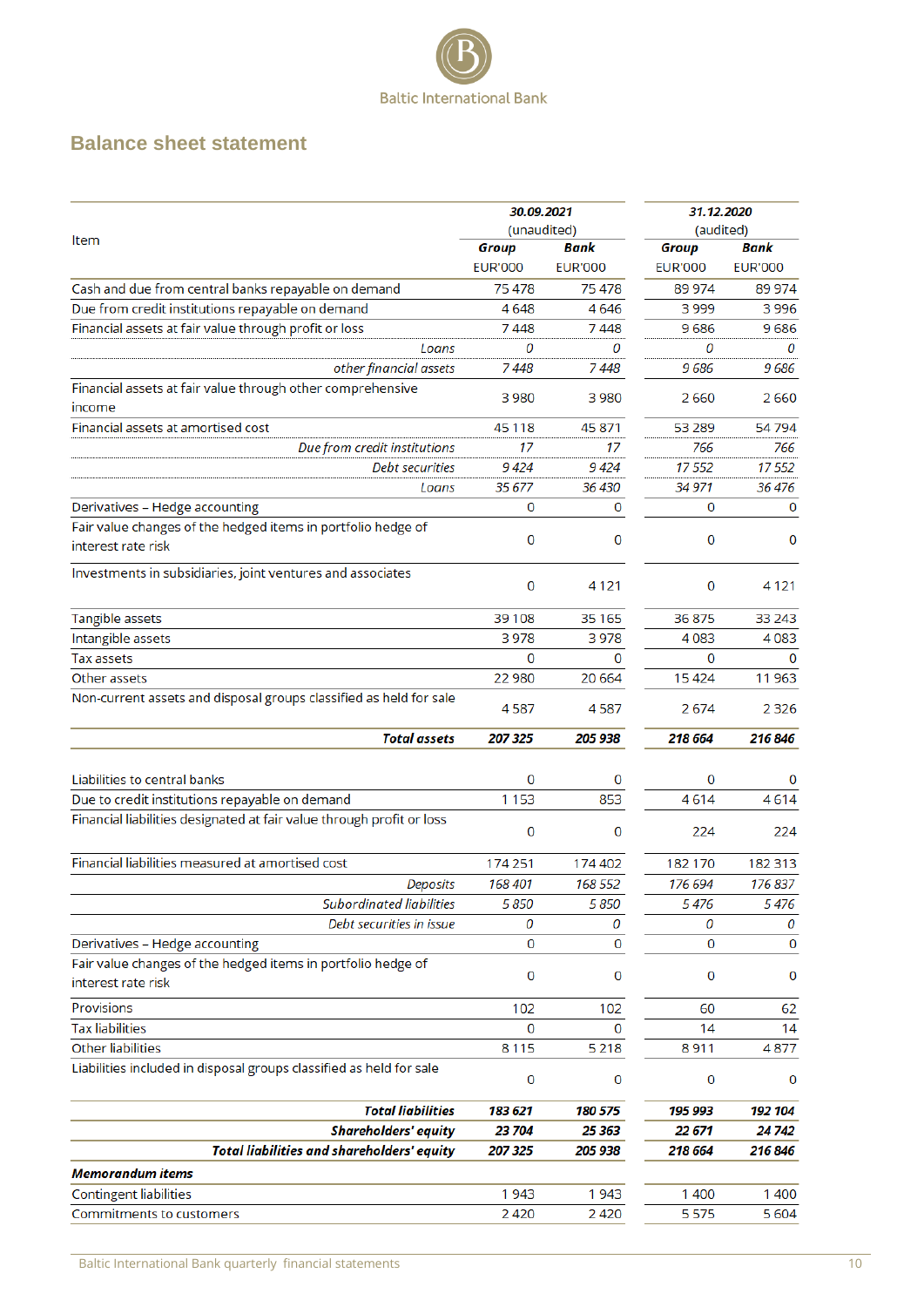

# <span id="page-10-0"></span>**Overview of own funds and capital ratios**

|                  |                                                                                                          | 30.09.2021     |                |  |
|------------------|----------------------------------------------------------------------------------------------------------|----------------|----------------|--|
|                  |                                                                                                          | (unaudited)    |                |  |
| No               | Item                                                                                                     | Group          | Bank           |  |
|                  |                                                                                                          | <b>EUR'000</b> | <b>EUR'000</b> |  |
| 7.               | Own funds (1.1.+1.2.)                                                                                    | 7314           | 9 021          |  |
| 1.1.             | Tier 1 capital (1.1.1.+1.1.2.)                                                                           | 4769           | 6476           |  |
| 1.1.1.           | Common equity Tier 1 capital (CET1 capital)                                                              | 4769           | 6476           |  |
| 1.1.2.           | <b>Additional Tier 1 capital</b>                                                                         | 0              | 0              |  |
| 1.2.             | <b>Tier 2 capital</b>                                                                                    | 2545           | 2545           |  |
| $\overline{2}$ . | Total risk exposure amount (2.1.+2.2.+2.3.+2.4.+2.5.+2.6.+2.7.)                                          | 133 550        | 134 780        |  |
| 2.1.             | Risk weighted exposure amounts for credit, counterparty credit and<br>dilution risks and free deliveries | 106 489        | 107512         |  |
| 2.2.             | Total risk exposure amount for settlement/delivery risk                                                  | 0              | 0              |  |
| 2.3.             | Total risk exposure amount for position, foreign exchange and<br>commodities risks                       | 1762           | 1762           |  |
| 2.4.             | Total risk exposure amount for operational risk                                                          | 25 2 9 9       | 25 506         |  |
| 2.5.             | Total risk exposure amount for credit valuation adjustment                                               | 0              | 0              |  |
|                  |                                                                                                          |                |                |  |
| 2.6.             | Total risk exposure amount related to large exposures in the trading book                                | 0              | 0              |  |
| 2.7.             | Other risk exposure amounts                                                                              | 0              | 0              |  |
| 3.               | <b>Capital ratios and capital levels</b>                                                                 |                |                |  |
| 3.1.             | CET1 capital ratio (1.1.1./2.*100)                                                                       | 3.57           | 4.81           |  |
| 3.2.             | Surplus(+)/Deficit(-) of CET1 capital (1.1.1.-2.*4.5%)                                                   | $-1240$        | 411            |  |
| 3.3.             | Tier 1 capital ratio (1.1./2.*100)                                                                       | 3.57           | 4.81           |  |
| 3.4.             | Surplus(+)/Deficit(-) of T1 capital (1.1.-2.*6%)                                                         | $-3243$        | $-1611$        |  |
| 3.5.             | Total capital ratio (1./2.*100)                                                                          | 5.48           | 6.69           |  |
| 3.6.             | Surplus(+)/Deficit(-) of total capital (1.-2.*8%)                                                        | $-3370$        | $-1761$        |  |
| 4.               | Combined Buffer Requirement (4.1.+4.2.+4.3.+4.4.+4.5.)                                                   | 3339           | 3370           |  |
| 4.1.             | Capital conservation buffer                                                                              | 3339           | 3370           |  |
| 4.2.             | Conservation buffer due to macro-prudential or systemic risk identified at                               | 0              | 0              |  |
|                  | the level of a Member State                                                                              |                |                |  |
| 4.3.             | Institution specific countercyclical capital buffer                                                      | 0              | 0              |  |
| 4.4.             | Systemic risk buffer                                                                                     | 0              | 0              |  |
| 4.5.             | Other Systemically Important Institution buffer                                                          | 0              | 0              |  |
| 5.               | <b>Capital ratios due to adjustments</b>                                                                 |                |                |  |
| 5.1.             | Assets value adjustments applying for the prudential purposes                                            | 0              | 0              |  |
| 5.2.             | CET1 capital ratio due to adjustments defined in row No 5.1. (%)                                         | 0              | 0              |  |
| 5.3.             | Tier 1 capital ratio due to adjustments defined in row No 5.1. (%)                                       | 0              | 0              |  |
| 5.4.             | Total capital ratio due to adjustments defined in row No 5.1. (%)                                        | 0              | 0              |  |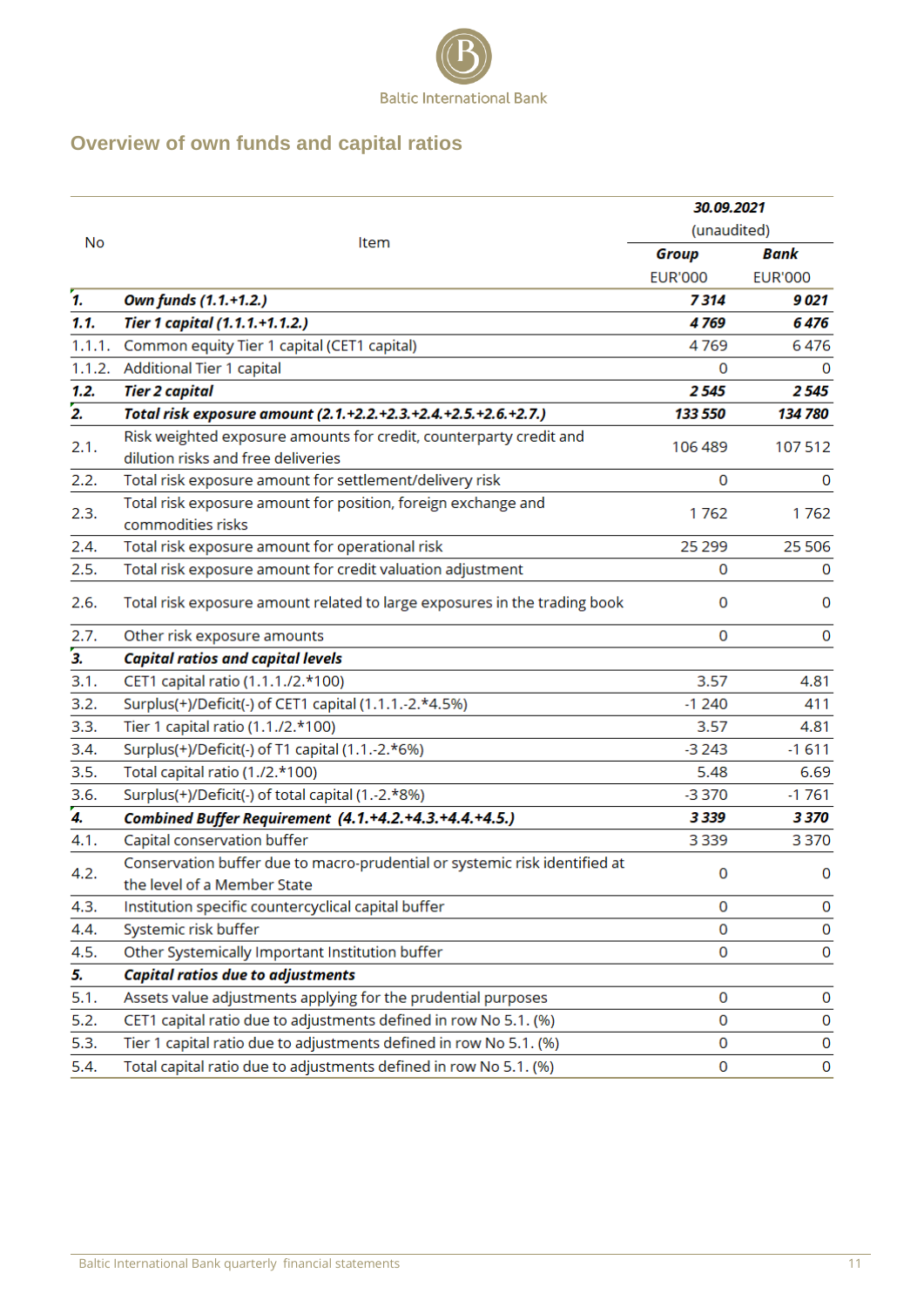

**The information about own funds and capital ratios, if a credit institution applies transitional arrangements for the purpose of mitigating the impact of the introduction of IFRS 9 on the level of own funds** 

|         | <b>Item</b>                                                                                    |         | 30.09.2021<br>(unaudited) |  |  |
|---------|------------------------------------------------------------------------------------------------|---------|---------------------------|--|--|
| No      |                                                                                                |         | Bank<br><b>EUR'000</b>    |  |  |
| 1.A     | Own funds without the application of IFRS 9 transitional arrangements                          | 7 1 5 7 | 8816                      |  |  |
| 1.1.A   | Tier 1 capital without the application of IFRS 9 transitional arrangements                     | 4613    | 6 2 7 1                   |  |  |
| 1.1.1.A | Common Equity Tier 1 capital without the application of IFRS 9 transitional arrangements       | 4613    | 6 2 7 1                   |  |  |
| 2.A     | Total risk exposure amount without the application of IFRS 9 transitional arrangements         | 133 164 | 134 322                   |  |  |
| 3.1.A   | Common Equity Tier 1 capital ratio without the application of IFRS 9 transitional arrangements | 3.46    | 4.67                      |  |  |
| 3.3.A   | Tier 1 capital ratio without the application of IFRS 9 transitional arrangements               | 3.46    | 4.67                      |  |  |
| 3.5.A   | Total capital ratio without the application of IFRS 9 transitional arrangements                | 5.37    | 6.56                      |  |  |
|         |                                                                                                |         |                           |  |  |

# <span id="page-11-0"></span>**Liquidity coverage ratio**

| <b>No</b> | Item                                      | 30.09.2021<br>(unaudited) |
|-----------|-------------------------------------------|---------------------------|
|           |                                           | Bank<br><b>EUR'000</b>    |
| 1         | Liquidity buffer (in thousands euro)      | 85 277                    |
| 2         | Net liquidity outflow (in thousands euro) | 61 567                    |
| 3         | Liquidity coverage ratio (%)              | 139%                      |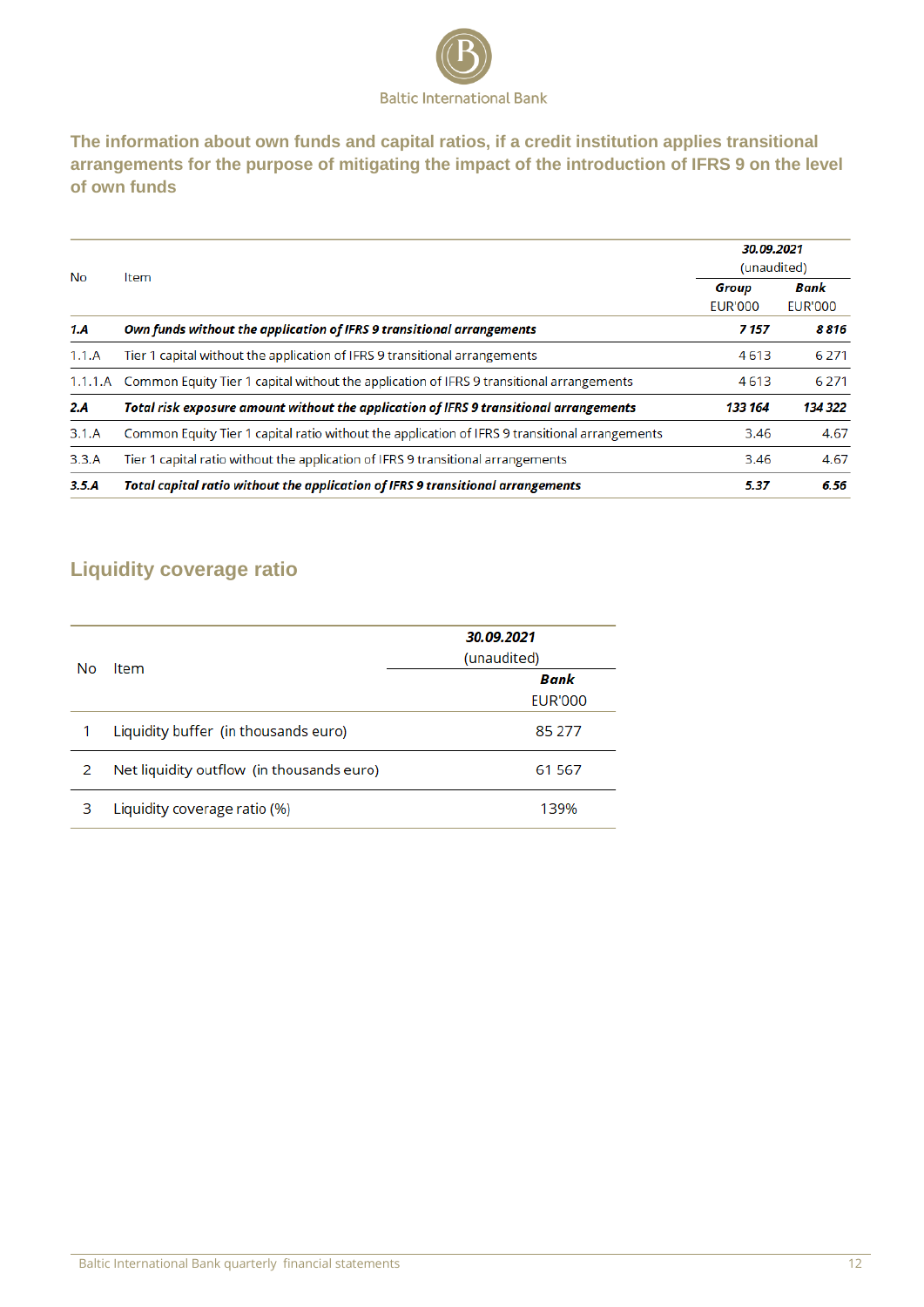<span id="page-12-1"></span>

# <span id="page-12-0"></span>**Annex 2. Securities portfolio**

The Bank's securities portfolio breaks down by country:

|                     |                                                                                                                                        | 30.09.2021<br>(unaudited) |                                       |                |  |
|---------------------|----------------------------------------------------------------------------------------------------------------------------------------|---------------------------|---------------------------------------|----------------|--|
|                     | Financial assets at fair value<br>Financial assets at fair<br>value through profit or<br>through other<br>comprehensive income<br>loss |                           | Financial assets at<br>amortised cost | Total          |  |
|                     | <b>EUR'000</b>                                                                                                                         | <b>EUR'000</b>            | <b>EUR'000</b>                        | <b>EUR'000</b> |  |
| <b>USA</b>          | 1993                                                                                                                                   | 1729                      |                                       | 3 7 2 2        |  |
| Lithuania           | ٠                                                                                                                                      | 1 3 3 7                   | 4389                                  | 5726           |  |
| Latvia              | 968                                                                                                                                    | ٠                         | 5037                                  | 6005           |  |
| Germany             | 3799                                                                                                                                   | ۰                         |                                       | 3799           |  |
| Other countries*    | 581                                                                                                                                    | 914                       | ٠                                     | 1 4 9 5        |  |
| Total               | 7341                                                                                                                                   | 3 980                     | 9426                                  | 20747          |  |
| Allowances (IFRS 9) | 0                                                                                                                                      | $\bf{0}$                  | (2)                                   | (2)            |  |
| <b>Book value</b>   | 7341                                                                                                                                   | 3 980                     | 9424                                  | 20745          |  |

\* Each country's issuers' total carrying value is less than 10% from own funds

|                     | 31.12.2020<br>(audited)                                     |                                                                         |                                       |                |
|---------------------|-------------------------------------------------------------|-------------------------------------------------------------------------|---------------------------------------|----------------|
|                     | Financial assets at fair<br>value through profit or<br>loss | Financial assets at fair value<br>through other<br>comprehensive income | Financial assets at<br>amortised cost | Total          |
|                     | <b>EUR'000</b>                                              | <b>EUR'000</b>                                                          | <b>EUR'000</b>                        | <b>EUR'000</b> |
| Lithuania           | 3 2 6 0                                                     | 1 3 4 0                                                                 | 6513                                  | 11 113         |
| Latvia              | 959                                                         | 418                                                                     | 8776                                  | 10 153         |
| Germany             | 3755                                                        | ٠                                                                       | ٠                                     | 3755           |
| Other countries*    | 1674                                                        | 903                                                                     | 2 2 6 7                               | 4844           |
| Total               | 9648                                                        | 2661                                                                    | 17556                                 | 29 865         |
| Allowances (IFRS 9) | (1)                                                         | (1)                                                                     | (4)                                   | (6)            |
| <b>Book value</b>   | 9647                                                        | 2 6 6 0                                                                 | 17 552                                | 29 859         |

\* Each country's issuers' total carrying value is less than 10% from own funds